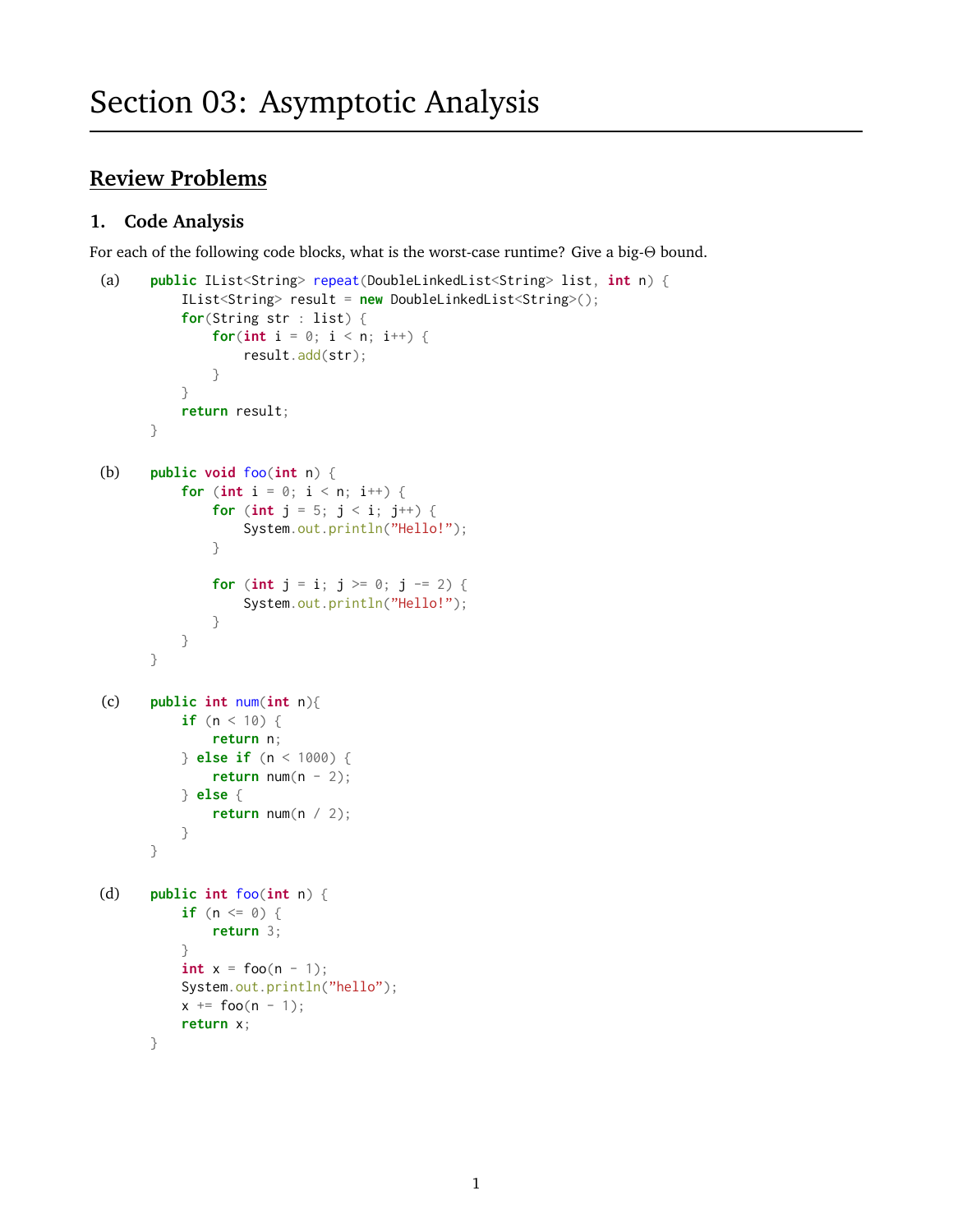#### **2. Binary Search Trees**

(a) Write a method validate to validate a BST. Although the basic algorithm can be converted to any data structure and work in any format, if it helps, you may write this method for the IntTree class:

```
public class IntTree {
    private IntTreeNode overallRoot;
    // constructors and other methods omitted for clarity
    private class IntTreeNode {
        public int data;
        public IntTreeNode left;
        public IntTreeNode right;
        // constructors omitted for clarity
    }
}
```
## **Section Problems**

#### **3. Tree method for a code**

Consider the following java code:

```
public static int magicRecursive(int[]arr){
    return magicRecursive(arr.length, arr);
}
private static int magicRecursive(int n, int[] arr){
    if(n < 17){
        int result = 0;
        for(\text{int } i = 0; i < n; i++){
            result = result + 2;
        }
        return result;
   }else{
        int result = 0;
        int[] arr_2 = int[n];
        for(int i = 0; i < n; i++){
            arr_2[i] = arr[i] * 2;}
        for(\text{int } i = 0; i < n^2; i++){
            result += i^2;
        }
        arr = arr_2;return magicRecursive(n/2, arr) + magicRecursive(n/2, arr) + magicRecursive(n/2, arr);
    }
}
```
Our goal is to understand the running time of this code. We will first find a recursive formula for the running time, and will then use the tree method to turn this recurrence into a closed form formula.

(a) Give a recurrence formula for the running time of this code. Do not worry about finding the exact constants for the non-recursive term (for example if the running time is  $A(n) = 4A(n/3) + 25n$ , you need to get the 4 and the 3 right but you don't have to worry about getting the 25 right).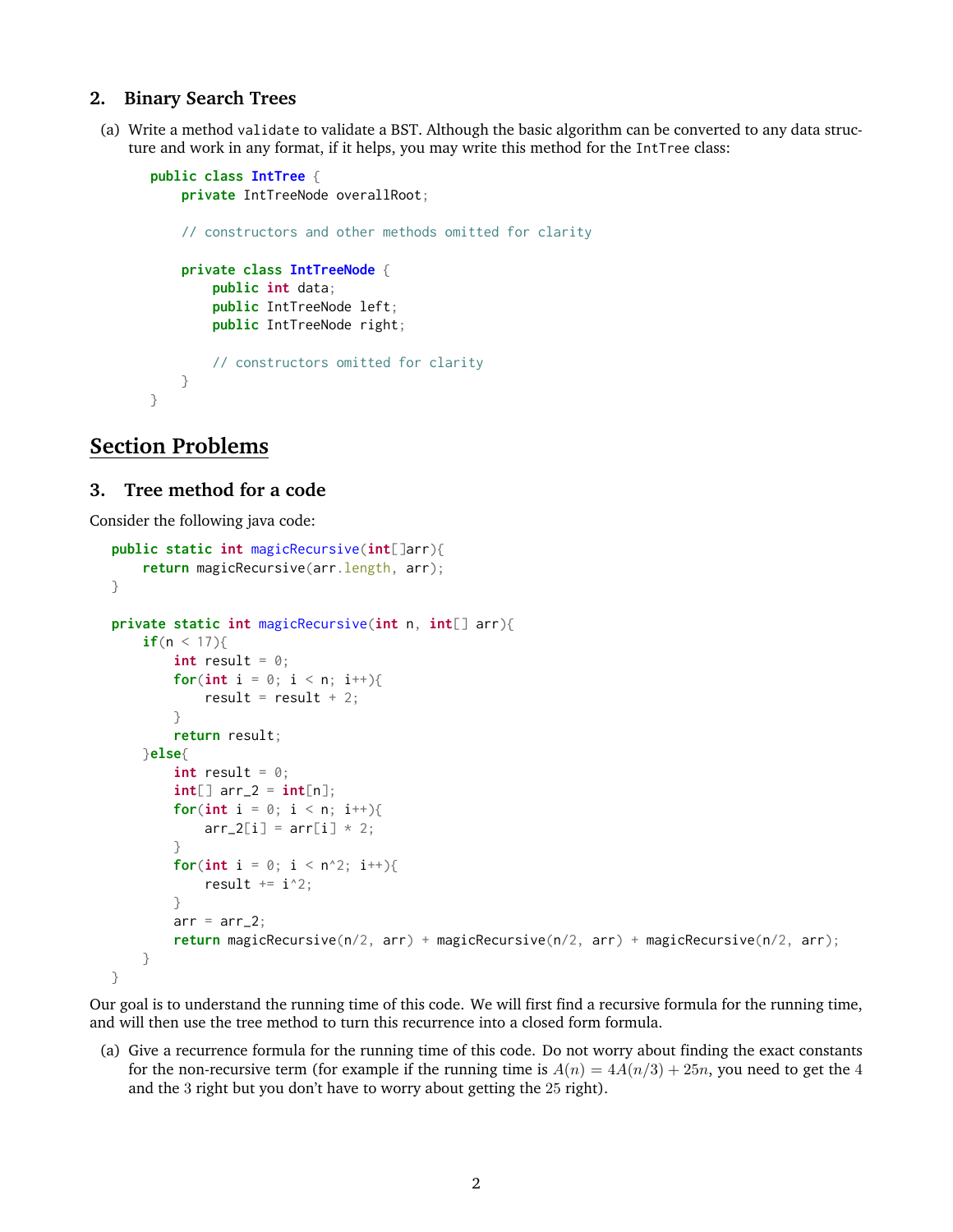- (b) Let  $A(n)$  be the recurrence you found in a). Suppose we draw out the total work done by A as a tree, as discussed in lecture. Let n be the size of the initial input to A. What is the size of the input to each node at level i? What is the amount of non-recursive work done by each node at the i-th *recursive* level? As in class, we call the root level  $i = 0$ . This means that at  $i = 0$ , your expression for the input should equal n.
- (c)

What is the total number of nodes at level i? As in class, we call the root level  $i = 0$ . This means that at  $i = 0$ , your expression for the total number of nodes should equal 1.

- (d) What is the total work done across the i-th *recursive* level? Be sure to show your work for full credit.
- (e)

What value of  $i$  does the last level of the tree occur at?

- (f) What is the total work done across the base case level of the tree (i.e. the last level)?
- (g) Combine your answers from previous parts to get an expression for the total work. Simplify the expression to a closed form. Be sure to show your work for full credit.
- (h) From the closed form you computed above, give a tight-O bound. No need to prove it. (Hint: You may need to simplify the closed form.)
- (i) Use the master theorem to find a big-Θ bound of  $A(n)$ . (See the last page for the definition of Master Theorem.)

#### **4. Modeling recursive functions**

(a) Consider the following method.

```
public static int f(int n) {
    if (n == 0) {
        return 0;
    }
    int result = 0;
    for (int i = 0; i < n; i^{++}) {
        for (int j = 0; j < i; j^{++}) {
            result++;
        }
    }
    return 5 * f(n / 2) + 3 * result + 2 * f(n / 2);}
```
- (i) Find a recurrence  $T(n)$  modeling the worst-case runtime of  $f(n)$ . **Hint:** You may need to use Gauss's summation identity (see the last page).
- (ii) Find a recurrence  $W(n)$  modeling the *returned integer output* of  $f(n)$ .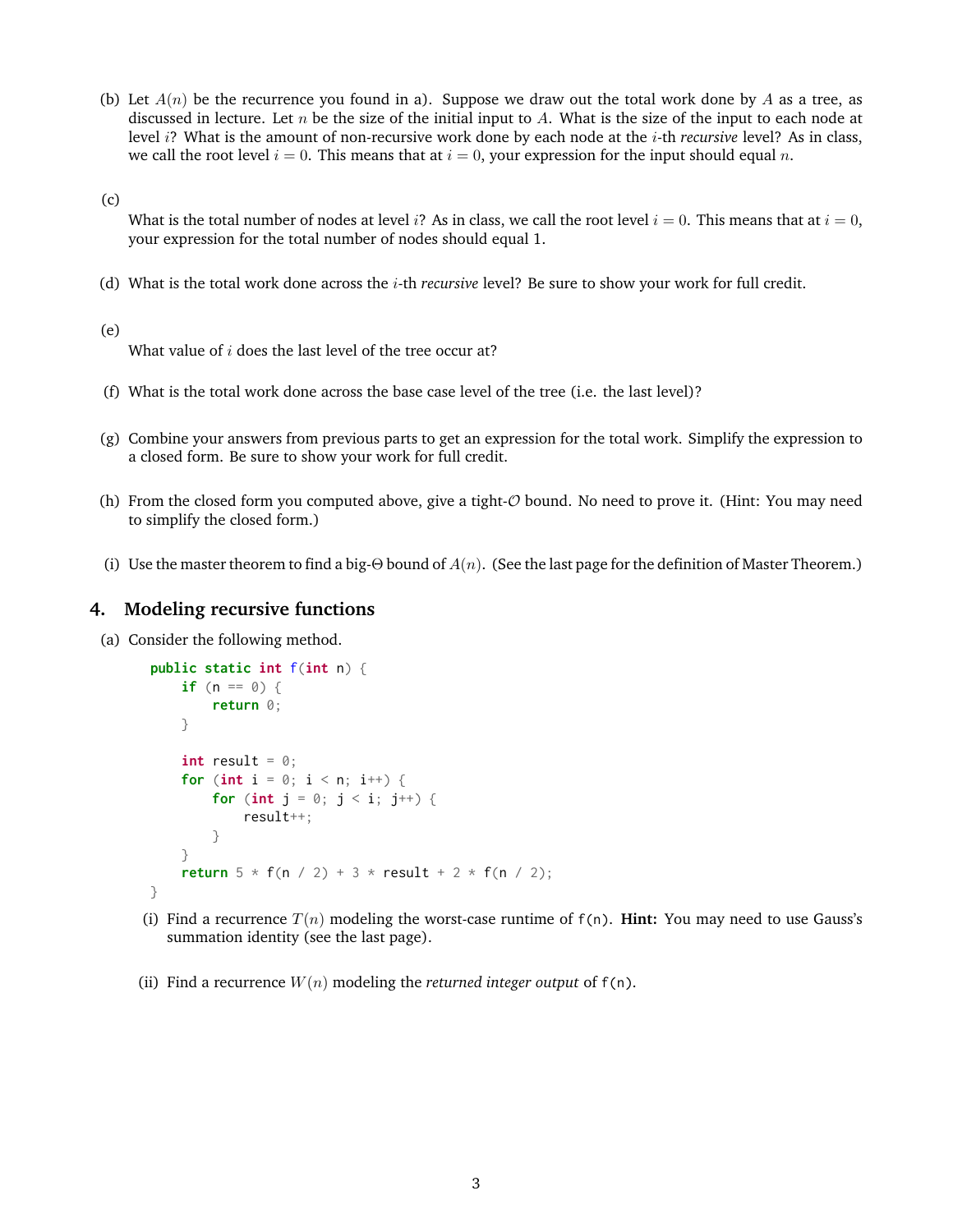(b) Consider the following method.

```
public static int g(n) {
    if (n \leq 1) {
        return 1000;
    }
    if (g(n / 3) > 5) {
        for (int i = 0; i < n; i++) {
            System.out.println("Hello");
        }
        return 5 * g(n / 3);
    } else {
        for (int i = 0; i < n * n; i^{++}) {
            System.out.println("World");
        }
        return 4 * g(n / 3);
    }
}
```
- (i) Find a recurrence  $S(n)$  modeling the worst-case runtime of  $g(n)$ .
- (ii) Find a recurrence  $X(n)$  modeling the *returned integer output* of  $g(n)$ .
- (iii) Find a recurrence  $P(n)$  modeling the *printed output* of  $g(n)$ .
- (c) Consider the following set of recursive methods.

```
public int test(int n) {
    IDictionary<Integer, Integer> dict = new AvlDictionary<>();
    populate(n, dict);
    int counter = \theta;
    for (int i = 0; i < n; i^{++}) {
        counter += dict.get(i);
    }
    return counter;
}
private void populate(int k, IDictionary<Integer, Integer> dict) {
    if (k == 0) {
        dict.put(0, k);} else {
        for (int i = 0; i < k; i^{++}) {
            dict.put(i, i);
        }
        populate(k / 2, dict);
    }
}
```
(i) Write a mathematical function representing the *worst-case runtime* of test.

You should write two functions, one for the runtime of test and one for the runtime of populate.

#### **5. Master Theorem**

For each of the recurrences below, use the Master Theorem to find the big-Θ of the closed form or explain why Master Theorem doesn't apply. (See the last page for the definition of Master Theorem.)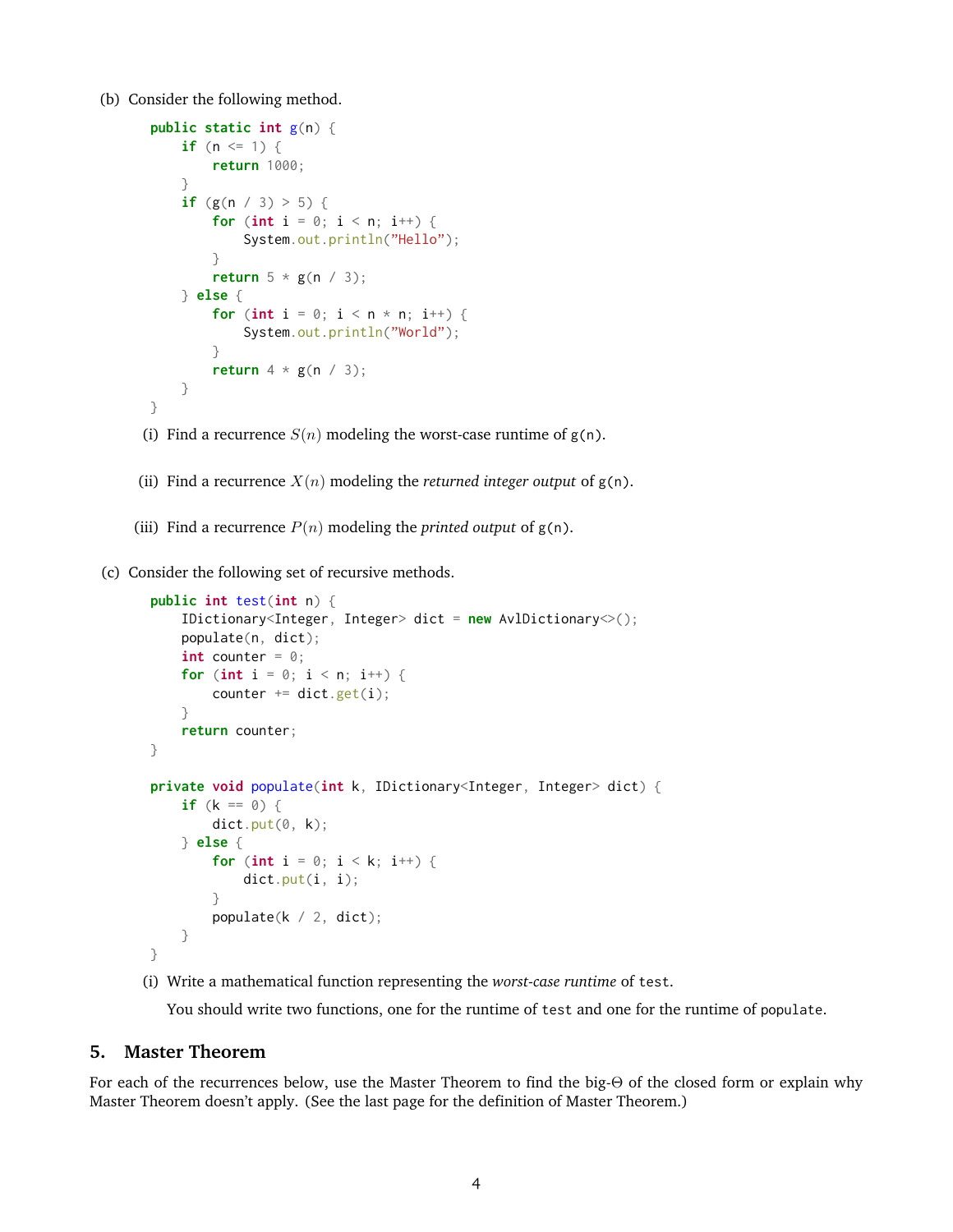(a) 
$$
T(n) = \begin{cases} 18 & \text{if } n \leq 5 \\ 3T(n/4) + n^2 & \text{otherwise} \end{cases}
$$

(b) 
$$
T(n) = \begin{cases} 1 & \text{if } n \le 1 \\ 9T(n/3) + n^2 & \text{otherwise} \end{cases}
$$

(c) 
$$
T(n) = \begin{cases} 1 & \text{if } n \le 1 \\ \log(n)T(n/2) + n & \text{otherwise} \end{cases}
$$

(d) 
$$
T(n) = \begin{cases} 1 & \text{if } n \le 19 \\ 4T(n/3) + n & \text{otherwise} \end{cases}
$$

(e) 
$$
T(n) = \begin{cases} 5 & \text{if } n \le 24 \\ 2T(n-2) + 5n^3 & \text{otherwise} \end{cases}
$$

#### **6. Tree method walk-through**

Consider the following recurrence:  $A(n) = \begin{cases} 1 & \text{if } n \leq 1 \\ 0 & \text{if } n \leq n \end{cases}$  $3A(n/6) + n$  otherwise

We want to find an *exact* closed form of this equation by using the tree method. Suppose we draw out the total work done by this method as a tree, as discussed in lecture. Let  $n$  be the initial input to  $A$ .

- (a) What is the size of the input to each node at level  $i$  (as in class, call the root level 0)? What is the amount of work done by each node at the *i*-th *recursive* level?
- (b) What is the total number of nodes at level  $i$ ?

Note: let  $i = 0$  indicate the level corresponding to the root node. So, when  $i = 0$ , your expression should be equal to 1.

- (c) What is the total work at the  $i<sup>th</sup>$  **recursive** level?
- (d) What is the value of  $i$  does the last level of the tree occur at?
- (e) What is the total work done across the base level of the tree(i.e., the last level)?
- (f) Combine your answers from previous parts to get an expression for the total work.
- (g) Simplify to a closed form.

Note: you do not need to simplify your answer, once you found the closed form. Hint: You should use the finite geometric series identity somewhere while finding a closed form.

(h) Use the master theorem to find a big-Θ bound of  $A(n)$ . (See the last page for the definition of Master Theorem.)

#### **7. More tree method recurrences**

For each of the following recurrences, find their closed form using the tree method. Then, check your answer using the master method (if applicable). It may be a useful guide to use the steps from section 4 of this handout to help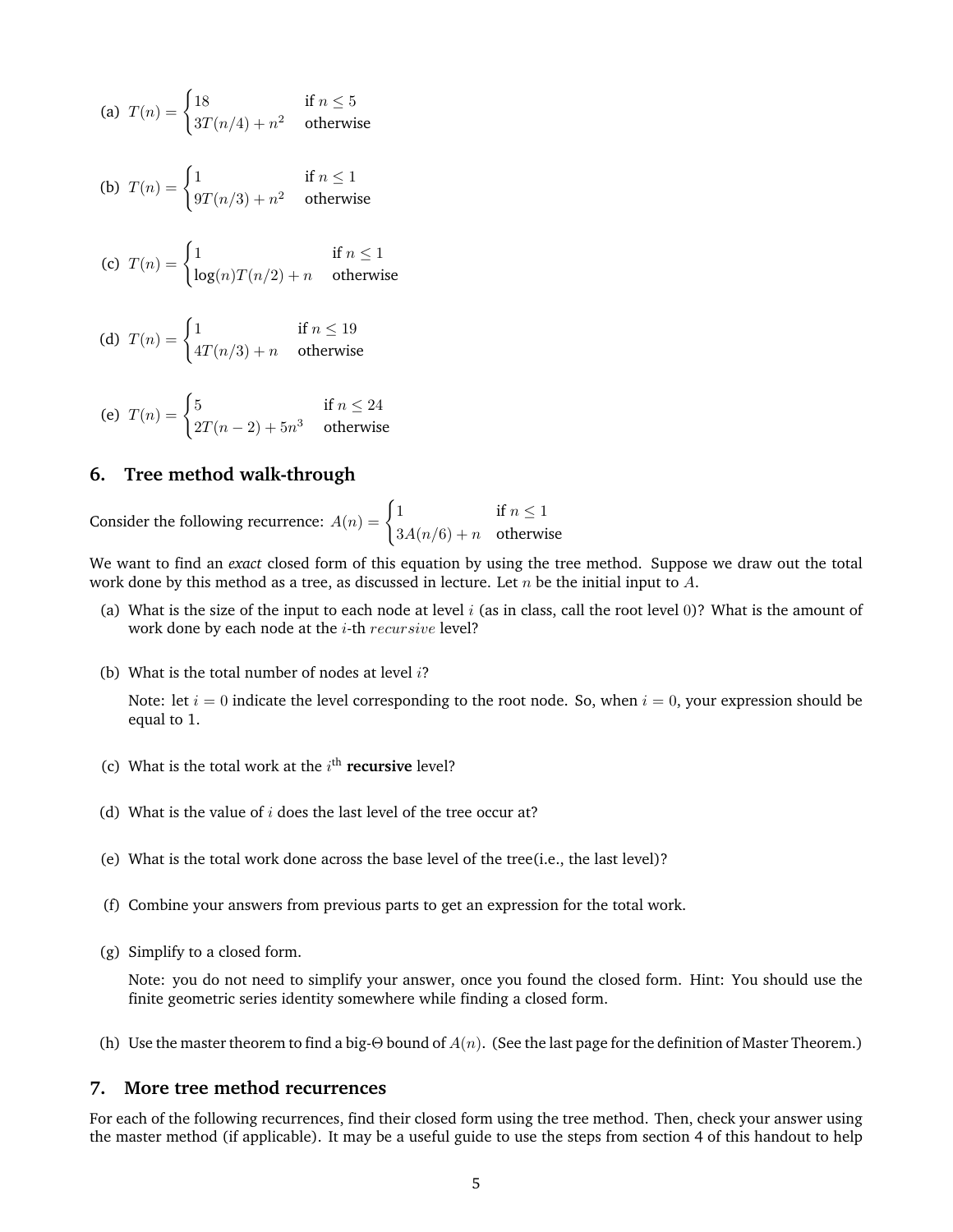you with all the parts of solving a recurrence problem fully.

(a) 
$$
T(n) = \begin{cases} 1 & \text{if } n = 1 \\ T(n/2) + 3 & \text{otherwise} \end{cases}
$$

(b) 
$$
S(q) = \begin{cases} 1 & \text{if } q = 1 \\ 2S(q-1) + 1 & \text{otherwise} \end{cases}
$$

(c) 
$$
T(n) = \begin{cases} 1 & \text{if } n = 1\\ 8T(n/2) + 4n^2 & \text{otherwise} \end{cases}
$$

# **Food for Thought**

### **8. TreeMap implemented as a Binary Search Tree**

Consider the following method, which is a part of a Binary Search Tree implementation of a TreeMap class.

```
public V find(K key) {
    return find(this.root, key);
}
private V find(Node<K, V> current, K key) {
    if (current == null) {
        return null;
    }
    if (current.key.equals(key)) {
        return current.value;
    }
    if (current.key.compareTo(key) > 0) {
        return find(current.left, key);
    } else {
        return find(current.right, key);
    }
}
```
- (a) We want to analyze the runtime of our  $find(x)$  method in the best possible case and the worst possible case. What does our tree look like in the best possible case? In the worst possible case?
- (b) Write a recurrence to represent the worst-case runtime for  $find(x)$  in terms of n, the number of elements contained within our tree. Then, provide a Θ bound.
- (c) Assuming we have an optimally structured tree, write a recurrence for the runtime of  $find(x)$  (again in terms of *n*). Then, provide a  $\Theta$  bound.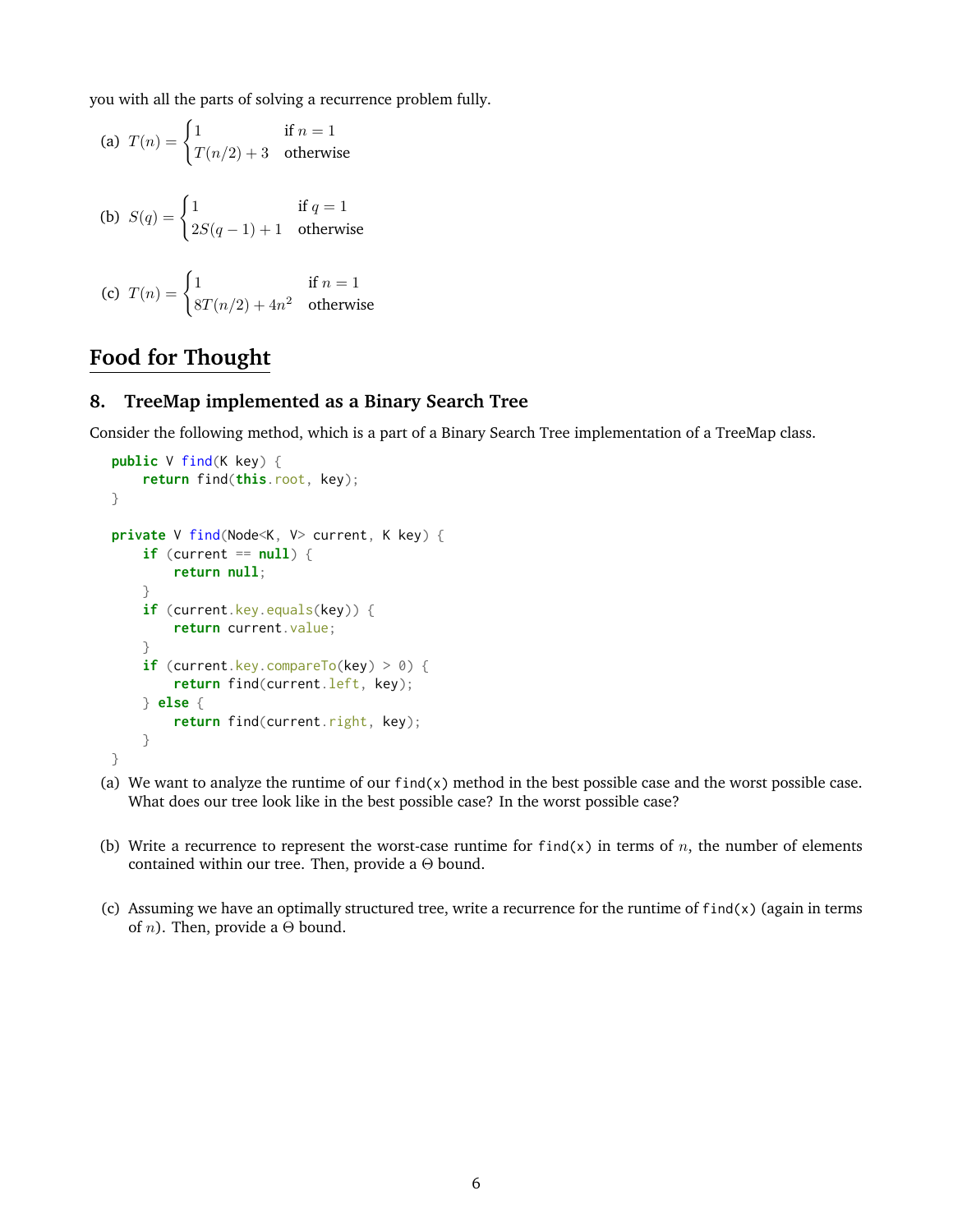# **Challenge Problems**

### **9. Modeling recursive functions**

Consider the following recursive function. You may assume that the input will be a multiple of 3.

```
public int test(int n) {
    if (n \le 6) {
        return 2;
    } else {
        int curr = 0;
        for (int i = 0; i < n * n; i++) {
            curr += 1;}
        return curr + test(n - 3);
    }
}
```
- (a) Write a recurrence modeling the *worst-case runtime* of test.
- (b) Unfold the recurrence into a summation (for  $n \ge 6$ ).
- (c) Simplify the summation into a closed form (for  $n \ge 6$ ).

#### **10. Recurrences**

For the following recurrence, use the unfolding method to first convert the recurrence into a summation. Then, find a big-Θ bound on the function in terms of n. Assume all division operations are integer division.

$$
T(n) = \begin{cases} 1 & \text{if } n = 0\\ 2T(n/3) + n & \text{otherwise} \end{cases}
$$